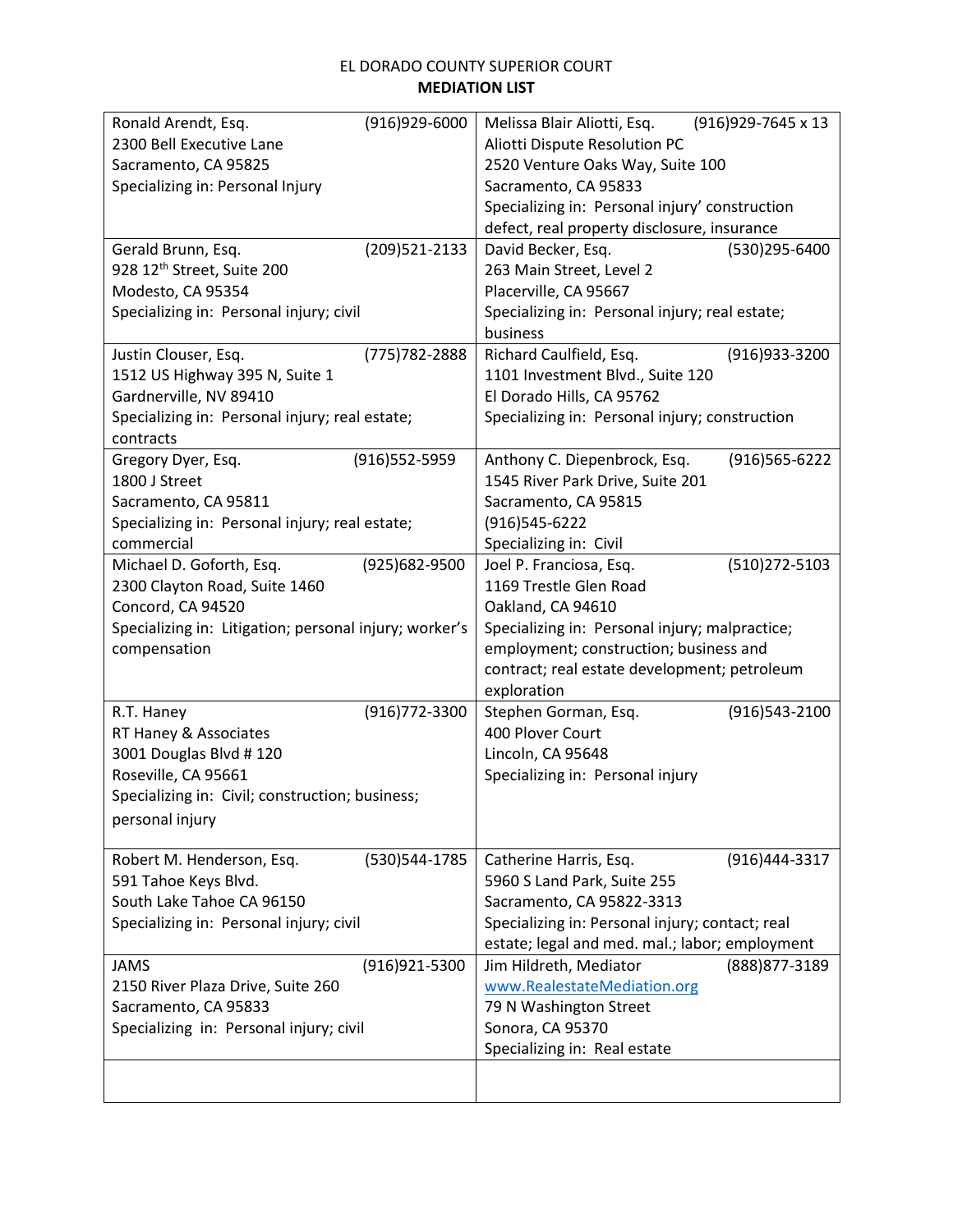## EL DORADO COUNTY SUPERIOR COURT **MEDIATION LIST**

| John M. McGuire, Esq.                             | (916) 646-2487   | Ernest A. Long, Esq.                                            | (916)442-6739   |
|---------------------------------------------------|------------------|-----------------------------------------------------------------|-----------------|
| 301 University Avenue, Suite 110                  |                  | 2630 J Street                                                   |                 |
| Sacramento, CA 95825                              |                  | Sacramento, CA 95816                                            |                 |
| Specializing in: Personal injury; construction;   |                  | Specializing in: Personal injury; products; legal               |                 |
| employment; landlord/tenant                       |                  | malpractice; subrogation                                        |                 |
| Candace M. Pagliero, Esq.                         | (916)481-7100    | John R. Olson, Esq.                                             | (530) 622-6870  |
| Pagliero & Associates, APC                        |                  | 3062 Cedar Ravine                                               |                 |
| 5701 Marconi Avenue                               |                  | Placerville, CA 95667                                           |                 |
| Carmichael, CA 95608                              |                  | Specializing in: Personal injury; real estate;                  |                 |
| Specializing in: Personal injury                  |                  | business                                                        |                 |
| Judge Raul A. Ramirez, Retired                    | $(916)$ 558-6185 | Stephan L. Parshall, Esq.                                       | (916)425-4446   |
| 400 Capitol Mall, 11 <sup>th</sup> Floor          |                  | 11615 Gold Country Blvd.                                        |                 |
| Sacramento, CA 95814                              |                  | Gold River, CA 95670                                            |                 |
| Specializing in: Tort                             |                  | Specializing in: Construction; commercial; real                 |                 |
|                                                   |                  | estate                                                          |                 |
| Cynthia Spears, Mediator                          | (916) 645-1734   | Maurice B. Smith, Esq.                                          | $(916)851-1000$ |
| 2742 Penny Lane                                   |                  | 11231 Gold Express Dr., Ste. 108                                |                 |
| Lincoln, CA 95648                                 |                  | Gold River, CA 95670                                            |                 |
| Specializing in: Personal injury; business;       |                  | Specializing in: Civil                                          |                 |
| commercial                                        |                  |                                                                 |                 |
| David H. Tennant, Esq.                            | (916) 616-7024   | Kenneth R. Stone, Esq.                                          | (916) 925-6620  |
| P.O. Box 1088                                     |                  | 2150 River Plaza, Suite 450                                     |                 |
| Fair Oaks, CA 95628                               |                  | Sacramento, CA 95833                                            |                 |
| Specializing in: Personal injury; med. mal.; ins; |                  | Specializing in: Civil                                          |                 |
| employment; premises liability                    |                  |                                                                 |                 |
| L. Thomas Wagner, Esq.                            | (916)449-3800    | Patricia Tweedy, Esq.                                           | (916) 706-0414  |
| P.O. Box 13530                                    |                  | 2001   Street                                                   |                 |
| Sacramento, CA 95853                              |                  | Sacramento, CA 95811                                            |                 |
| Specializing in: Personal injury                  |                  | Specializing in: Personal injury; medical                       |                 |
|                                                   |                  | malpractice                                                     |                 |
| Whitney F. Washburn, Esq.                         | (916)353-2800    | Donald S. Walter, Esq.                                          | (916)441-2131   |
| 81 Blue Ravine Road                               |                  | 2207 J Street                                                   |                 |
| Folsom, CA 95630                                  |                  | Sacramento, CA 95816                                            |                 |
| Specializing in: Civil; real estate; easement;    |                  | Specializing in: Personal injury; products,                     |                 |
| employment; corporate/partnership                 |                  | construction; auto                                              |                 |
| Ramsay "Buzz" Wisenfeld, Esq.                     | (916) 442-1551   | Daniel Wilcoxen, Esq.                                           | (916) 442-2777  |
| 2630 J Street                                     |                  | 2114 K Street                                                   |                 |
| Sacramento, CA 95816-4313                         |                  | Sacramento, CA 95816                                            |                 |
| Specializing in: Personal injury; employment;     |                  | Specializing in: Personal injury; medical                       |                 |
| construction; real estate                         |                  | negligence; legal malpractice; bad faith; products<br>liability |                 |
| William F. Wright, Esq.                           | (916)442-8614    | William A. Wilson, Esq.                                         | (916)449-3800   |
| 1731 J Street, Suite 250                          |                  | P.O. Box 13530                                                  |                 |
| Sacramento, CA 95811                              |                  | Sacramento, CA 95853-4530                                       |                 |
| (916)442-8614                                     |                  | Specializing in: Personal injury; property ins.;                |                 |
| Specializing in: Employment; civil                |                  | med. mal.; professional liability                               |                 |
|                                                   |                  |                                                                 |                 |